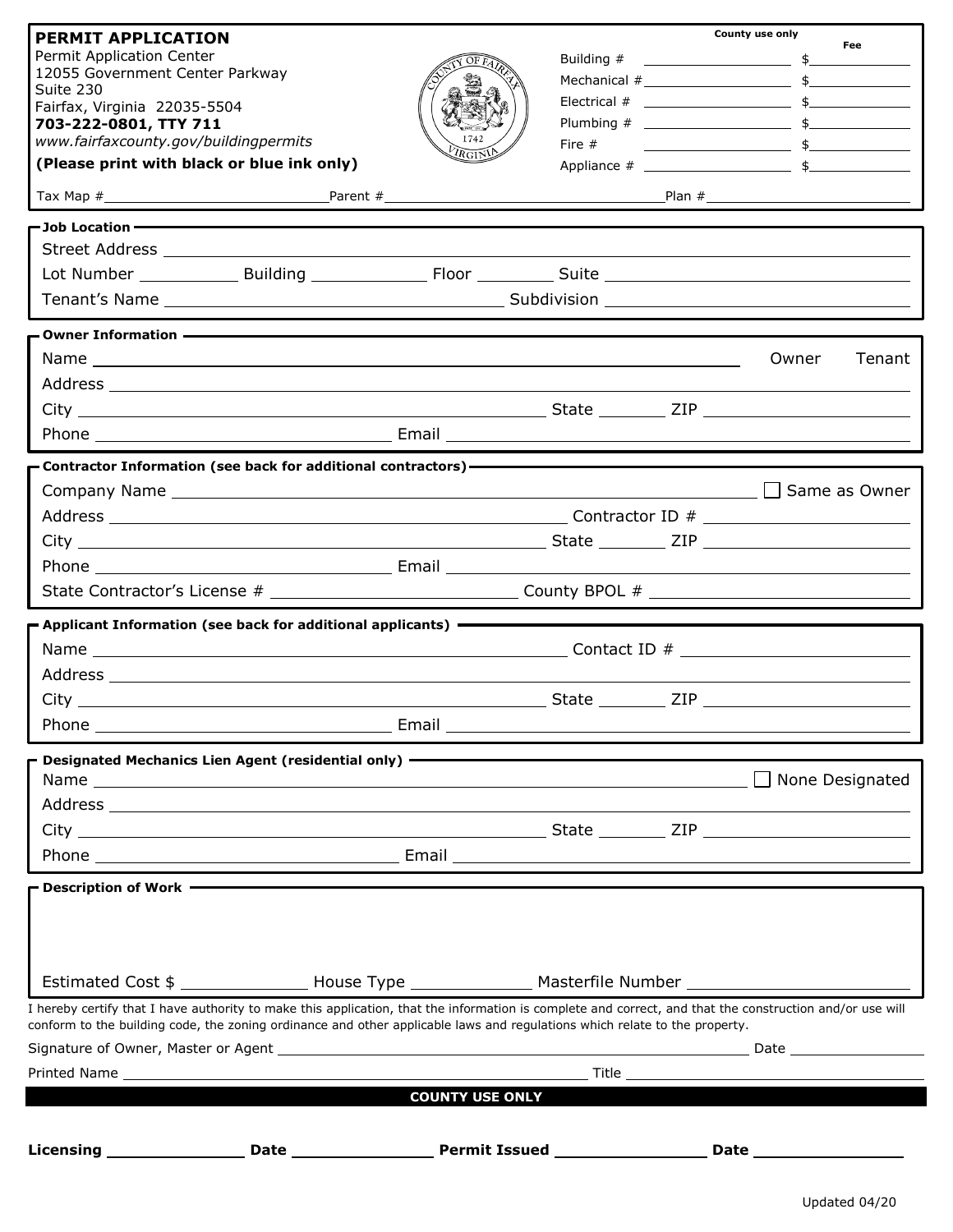|                                                                                                | State Contractor's License # __________________________________County BPOL # _________________________________                                                                                                                                               |  |
|------------------------------------------------------------------------------------------------|--------------------------------------------------------------------------------------------------------------------------------------------------------------------------------------------------------------------------------------------------------------|--|
|                                                                                                |                                                                                                                                                                                                                                                              |  |
|                                                                                                |                                                                                                                                                                                                                                                              |  |
|                                                                                                |                                                                                                                                                                                                                                                              |  |
|                                                                                                |                                                                                                                                                                                                                                                              |  |
|                                                                                                |                                                                                                                                                                                                                                                              |  |
|                                                                                                | State Contractor's License # _________________________________County BPOL # __________________________________                                                                                                                                               |  |
|                                                                                                |                                                                                                                                                                                                                                                              |  |
|                                                                                                |                                                                                                                                                                                                                                                              |  |
|                                                                                                |                                                                                                                                                                                                                                                              |  |
|                                                                                                |                                                                                                                                                                                                                                                              |  |
|                                                                                                |                                                                                                                                                                                                                                                              |  |
|                                                                                                | State Contractor's License # __________________________________County BPOL # _________________________________                                                                                                                                               |  |
|                                                                                                |                                                                                                                                                                                                                                                              |  |
| to their business.                                                                             | I certify that in accordance with Section 4-7.2-3(G) of the Fairfax County Code, a contractor listed on this<br>permit application is exempt from current business license tax based on the prior year gross receipts attributed                             |  |
|                                                                                                | $\Box$ Contractor $\Box$ Agent                                                                                                                                                                                                                               |  |
|                                                                                                |                                                                                                                                                                                                                                                              |  |
| that must be approved prior to permit issuance.                                                | The boxes below, completed by your permit technician, indicate the county agencies and their corresponding addresses                                                                                                                                         |  |
|                                                                                                | <b>Zoning:</b> Herrity Building, Suite 250. Zoning will review your project for compliance with the Zoning Ordinance. For permit<br>applications in the town of Vienna, you must start your process at the Vienna town hall, 127 Center Street South.        |  |
|                                                                                                | Site Application Center: Herrity Building Information Center, Suite 230. The Site Application Center will ensure your<br>project complies with site-related ordinances and regulations such as the Chesapeake Bay Preservation Ordinance.                    |  |
|                                                                                                | Cashier: Herrity Building, Suite 236. The cashier accepts most fees in the form of cash, check and all major credit cards.<br>You may incur additional fees during the permit review process, and thus may need to visit the cashier again prior to Log-out. |  |
|                                                                                                | Health Department: Kelly Square, 10777 Main Street, Fairfax. The Health Department reviews permit applications for<br>properties with a well or septic system, food service establishments, hotels, private schools and some daycare centers.                |  |
| construction plans for small residential projects to ensure compliance with the building code. | Residential Walk-Through: Herrity Building, Suite 252. While you wait, Residential Walk-Thru counter reviews                                                                                                                                                 |  |
|                                                                                                | <b>Building Plan Review:</b> Herrity Building, Suite 324. Building Plan Review ensures construction plans for your large<br>residential or commercial projects meet the provisions of the building code and applicable referenced standards.                 |  |
|                                                                                                | Wastewater: Government Center, 12000 Government Center Parkway, Suite 358, Fairfax. Wastewater reviews<br>projects which involve public sewer, such as building a new home or adding fixture units in a commercial space.                                    |  |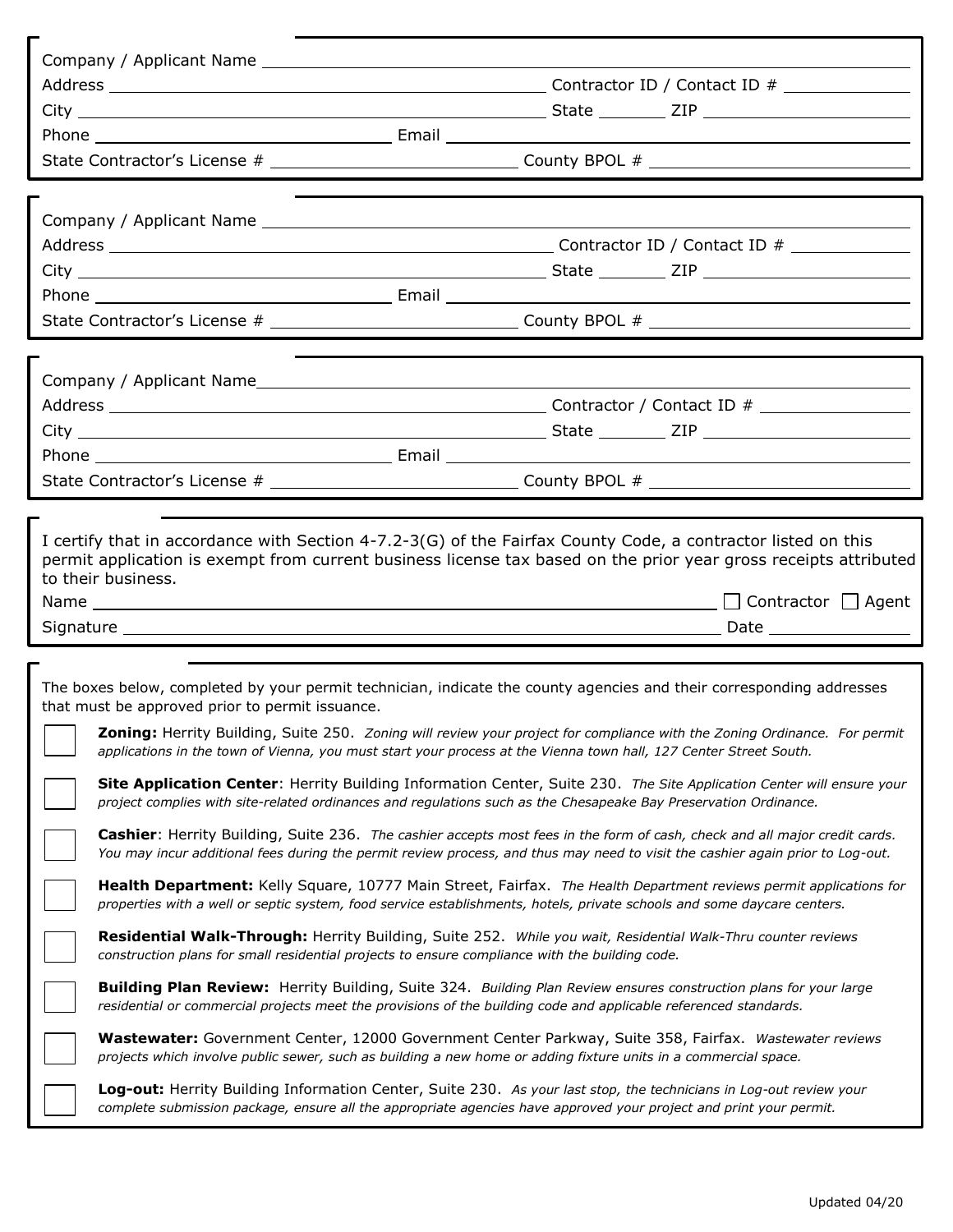Fairfax, Virginia 22035-5504 **and Plumbing permit applications. 703-222-0801, TTY 711**  *www.fairfaxcounty.gov/buildingpermits*  $\sqrt{P_{RGNN}}$  Parent Permit #



# **EQUIPMENT WORKSHEET**<br>Permit Application Center **Center Submitted with Household and Submitted with Household and This worksheet is required to be**<br>12055 Government Center Parkway **Contract on the Submitted with Household** submitted with Household **Subtritive Contemporal Appliance, Mechanical, Electrical Appliance, Mechanical, Electrical** <br>Suite 230 **Appliance, Mechanical, Electrical**

 The equipment listed on this worksheet is the most commonly requested for each permit type and not inclusive of all work requiring a permit. Equipment not listed herein must be provided in the areas marked "other" or included on attached sheets.

 **Residential: New Replacement Duct Work: Yes No Geothermal: Yes No**  Furnace Gas-MBH Furnace Gas-MBH Heat Pump Aux-MBH \_\_\_\_\_\_\_\_\_\_\_\_ \_\_\_\_Prefab Fireplace \_\_\_\_Vent Smoke Pipe \_\_\_\_Gas-Water Heater Unit Heater Gas-MBH \_\_\_\_\_\_\_\_\_\_\_ \_\_\_\_Tank Propane Gas-Broiler Gas-Broiler Gas-Broiler Gas-Gunder Gas-Other Unit Heater Fuel-MBH Boiler Repair Gas-Dryer Other Other-Tons Other-MBH Other-KW **Household Appliance Residential: New Replacement QTY DESCRIPTION QTY DESCRIPTION QTY DESCRIPTION QTY DESCRIPTION QTY DESCRIPTION**  Air Cleaner/Filter **Channel Community Community Community** Chrome Mater Heater-Electric Mater Heater-Electric AC Central System **Contral Contral Contract Contract Contract Contract Contract Contract Contract Contract Contract Contract Contract Contract Contract Contract Contract Contract Contract Contract Contract Contract Contrac** AC Condensing Unit **Exhaust Fan** Laundry Tub Laundry Tub Smoke Detector (Wired In) Water Heater-Oil Attic Fan Furnace-Electric Lighting Fixtures Colar Energy Equipment Mater Treatment Equipment Cuipment Cuipment Bathtub **Furnace-Gas** Coven-Electric Coven-Electric Coven-Electric Coven-Electric Coven-Electric Muslim Coven-Electric Coven-Electric Coven-Electric Coven-Electric Coven-Electric Coven-Electric Coven-Electric Coven-Electri Ceiling Fan Furnace-Oil Oven-Gas Stove-Gas Other Dryer-Electric Gas Log Gas Log Prefabricated Chimney Sump Pump Cther Other Dryer-Gas **Heat Pump** Prefabricated Fireplace Trash Compactor **Compaction** Other Dehumidifier **Hose Bibb** Pressure Reducing Valve Water Closet (toilet) Other Closet (toilet) **Mechanical QTY DESCRIPTION RATING QTY DESCRIPTION RATING QTY DESCRIPTION QTY DESCRIPTION**  Air Conditioner-Tons **Exhaust Fan** Gas-Furnace Solid Fuel-MBH **Exhaust Fan Cas-Furnace** Gas-Furnace Conditioner-Tons Air Conditioner-Tons Cas-Grill Conditioner-Tons Cas-Grill Boiler-Water Heater Conditioner-Tons Cas-Grill Gas-Grill Furnace Electric-KW **Furnace Electric-KW** Hot Water Storage Tank Tankless Water Heater Gas-Log Furnace Electric-KW **Example 2 Constructs** Piping of Equipment **Constructs** Hydronic Piping Gas-Log Lighter Indirect HW Heater Gas-Oven-Broiler Oil Burner-Light Oils Gas-Pool Hot Tub Heater Furnace Oil-MBH **Cas-Stove/Range/Wokensign Community** Other-KW **Cas-Stove/Range/Wokensign Cas-Stove/Range/Wokensign** Heat Pump-Tons Prefab Flue New Solar Heat Gas-Regulator Heat Pump-Tons Prefab Flue Replace Tank-Gasoline Gas-Space Heater \_Unit Heater Electric-KW \_\_\_\_\_\_\_\_\_\_\_\_\_\_\_\_\_\_\_\_\_Tank Fuel Oil Nove \_\_\_\_\_\_\_\_\_\_\_\_\_\_\_\_Wood Stove \_\_\_\_\_\_\_\_\_Gas-Relocate Meter **Commercial:**  $\Box$  **New**  $\Box$  **Replacement** Contract Value \$ **Equipment Value \$ Equipment Value \$ Equipment Value \$ CONTING CONTRACT CONTRACT CONTRACT CONTRACT CONTRACT PATING QTY DESCRIPTION RATING QTY DESCRIPTION RATING QTY DESCRIPTION RATING QTY DESCRIPTION** 

| UIT<br><b>ULSURIPTIUN</b>     | <b>KAIING</b> | Ulf<br><b>ULSURIPTIUN</b>   | <b>KAIING</b> | UIT<br><b>ULSURIPTIUN</b> | <b>KAIING</b> | <u>UII DESCRIPIIUN</u>         |
|-------------------------------|---------------|-----------------------------|---------------|---------------------------|---------------|--------------------------------|
| Ductwork: □ Yes               | $\square$ No  | Refrigeration-Tons          |               | Unit Heater Oil-MBH       |               | <b>Unfired Pressure Vessel</b> |
| <b>Expansion Tank</b>         |               | Unit Heater Gas-MBH         |               | <b>Diffuser</b>           |               | Wood Stove                     |
| Indirect Water Heating        |               | Unit Heater Gas-MBH         |               | Exhaust Fan               |               | Boiler-Miniature               |
| Piping of Equipment           |               | Unit Heater Electric-KW     |               | Package HT/AC-KW          |               | Gas-Dryer                      |
| Prefab Flue Replacement       |               | Unit Heater Electric-KW     |               | Variable Air Volume       |               | Gas-Grill                      |
| Prefab Fireplace              |               | Boiler Hot Water Heat-MBH   |               | Other-Tons                |               | Gas-Log                        |
| <b>Pump Water Circulating</b> |               | Boiler Hot Water Heat-MBH   |               | Other-MBH                 |               | Gas-Log Lighter                |
| Vent Smoke Pipe               |               | Boiler Hot Water Supply-MBH |               | Other-KW                  |               | Gas-Oven/Broiler               |
| Range Hood Fire Protection    |               | Boiler Hot Water Supply-MBH |               | Air Compress Rec Tank     |               | Gas-Pool/Hot Tub Heater        |
| Range Hood Only               |               | Furnace Duct-MBH            |               | Air Handler               |               | Gas-Range/Stove/Wok            |
| Air Conditioner-Tons          |               | <b>Boiler Power-HP</b>      |               | <b>Boiler Repair</b>      |               | Gas-Regulator                  |
| Air Conditioner-Tons          |               | <b>Boiler Power-HP</b>      |               | Hot Water Storage Tank    |               | Gas-Space Heater               |
| Furnace Electric-KW           |               | <b>Boiler Steam-MBH</b>     |               | Tankless Water Heater     |               | Gas-Water Heater               |
| Furnace Electric-KW           |               | <b>Boiler Steam-MBH</b>     |               | <b>Hydronic Piping</b>    |               | Gas-Relocate Meter             |
| Furnace Gas-MBH               |               | Chiller-Tons                |               | Incremental Heating AC    |               | Gas-Other                      |
| Furnace Gas-MBH               |               | Chiller-Tons                |               | Oil Burner Heavy Oils     |               | Gas-Other                      |
| Heat Pump-Tons                |               | Furnace Oil-MBH             |               | Oil Burner Light Oils     |               | Gas-Other                      |
| Heat Pump-Tons                |               | Furnace Oil-MBH             |               | Paint Booth Exhaust       |               | Other                          |
| Heat Pump Aux Heat-MBH        |               | Furnace Solid Fuel-MBH      |               | Solar Heat                |               | Other                          |
| Heat Pump Aux Heat-MBH        |               | Incinerator-LBS/HR          |               | Steam Blowdown Tank       |               | Other                          |